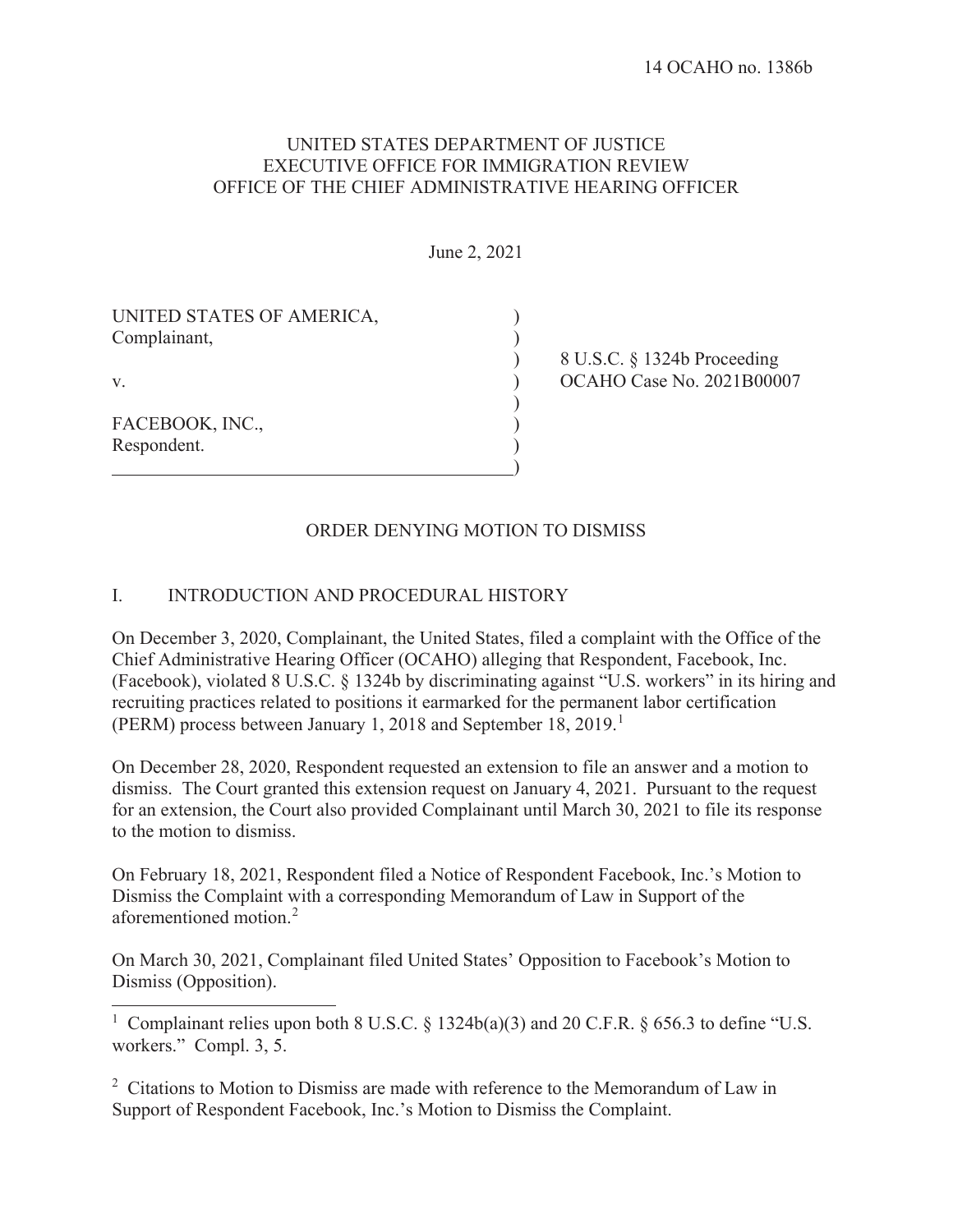On April 9, 2021, Respondent filed a Reply Memorandum of Law in Further Support of Respondent Facebook, Inc.'s Motion to Dismiss the Complaint (Reply).<sup>3</sup>

On April 19, 2021, Complainant filed United States' Sur-Reply in Opposition to Facebook's Motion to Dismiss (Sur-Reply).<sup>4</sup>

The matter is now ripe for resolution.

## II. PARTIES' POSITIONS

A. Motion to Dismiss

 $\overline{a}$ 

Respondent argues this case should be dismissed based on two theories: lack of subject matter jurisdiction and failure to state a claim. Mot. Dismiss 1–2.

Respondent notes the PERM process is administered by the Department of Labor (DOL) which "has exclusive authority to enforce, interpret, or modify the PERM regulations." *Id.* at 1. Therefore, Respondent asserts that this Court lacks subject matter jurisdiction over the claims. *Id.* at 7–9.

Alternatively, Respondent argues that the Complaint failed to state a claim upon which relief can be granted because "the DOJ's claim that an employer's good-faith PERM recruitment process must closely resemble its normal recruitment process is baseless." *Id.* at 9. Respondent's contends that there is no legal requirement that the PERM recruitment process be similar to their normal recruitment process and thus "the Complaint fails to present any competent evidence adequate to show that Facebook, in violation of 8 U.S.C. § 1324b, regularly and purposefully treated U.S. workers less favorably than temporary foreign workers as a standard operating procedure." *Id.* at 11.

Specific to Count II (Pattern or Practice of Failing to Consider U.S. Workers), Respondent argues that the PERM regulations do not require an employer "to consider U.S. workers for employment, but only to perform a test of the labor market to determine whether there are available, able, and willing U.S. applicants who are minimally qualified for the PERM position." *Id.* at 15. Similarly, Respondent claims Count III (Pattern or Practice of Failing to Hire U.S. Workers) should be dismissed because "the PERM regulations contain no requirement that . . . U.S. workers actually be hired" after inspecting the U.S. labor market. *Id.* at 16.

<sup>&</sup>lt;sup>3</sup> Pursuant to 28 C.F.R.  $\S$  68.11(b), the Court granted Respondent leave to file its Reply Brief In Further Support of its Motion to Dismiss on April 5, 2021.

<sup>&</sup>lt;sup>4</sup> Pursuant to 28 C.F.R. § 68.11(b), the Court granted Complainant leave to file its Sur-Reply in Opposition to Facebook's Motion to Dismiss on April 13, 2021.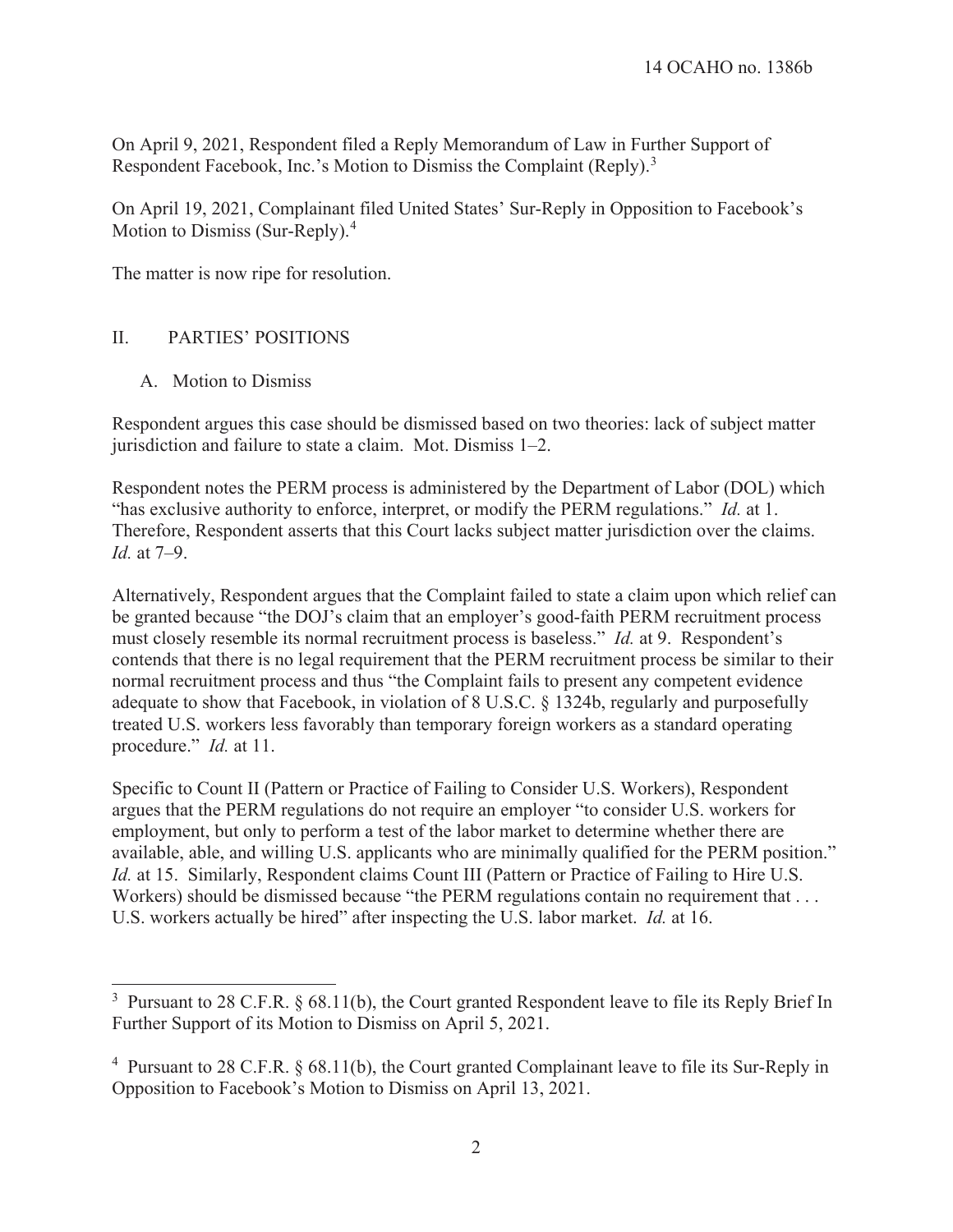## B. Opposition

In its Opposition, Complainant rejects Respondent's assertion that the Complaint is an attempt to litigate the PERM process or create additional duties and obligations within the PERM process. Opp'n 1. Instead, Complainant asserts the Court "has exclusive jurisdiction over the United States' claims, as 8 U.S.C. § 1324b is the sole basis for liability in the Complaint." *Id.* Complainant characterizes the PERM statute, 8 U.S.C. § 1182(a)(5)(A), and PERM regulations, 20 C.F.R. § 656, as a "part of the factual backdrop" of the litigation; "this Court need not adjudicate Facebook's compliance with the requirements of the PERM rules to determine whether Facebook violated § 1324b while navigating the perm process." Opp'n 12, 14. Complainant cites a prior OCAHO case in which an administrative law judge (ALJ) "found that the respondent violated § 1324b when it preselected a candidate for a position in connection with a permanent labor certification application and failed. [sic] to consider or hire qualified U.S. workers." Opp'n 11 (citing *Iron Workers Local 455 v. Lake Constr. & Dev. Corp.*, 7 OCAHO no. 964, 632, 694–95 (1997)).<sup>5</sup>

Complainant asserts that it meets the "minimal pleading requirements," and that it has stated a claim upon which relief can be granted. *Id.* at 1. Complainant explains that "[t]his case is about [Respondent's] intentional discrimination against workers based on their citizenship or immigration status when recruiting for and filling certain positions." *Id.* at 2. Complainant defends the contents of its Complaint as sufficient, noting it has identified a protected class of individuals (U.S. workers), who were treated differently because of their citizenship or immigration" status. *Id.* at 16–17. Complainant concludes it pled sufficient facts to raise an inference of discrimination. *Id.* at 15.

## C. Reply

In its Reply following Complainant's Opposition, Respondent notes that:

Congress delegated to the DOL matters relating to the protections of American labor, including specifically authorizing the DOL to protect "American labor against an influx of aliens entering the United States for the purposes of performing skilled or unskilled labor where the economy of individual localities is not capable of absorbing them at the time they desire to enter the country."H.R. Rep. No. 1365, 82d Cong. Sess., *reprinted in* 1952 U.S. Code Cong. & Ad. News 1653, 1705."

## Reply 1.

 $\overline{a}$ 

<sup>&</sup>lt;sup>5</sup> Citations to OCAHO precedents reprinted in bound Volumes 1 through 8 reflect the volume number and the case number of the particular decision, followed by the specific page in that volume where the decision begins; the pinpoint citations which follow are thus to the pages, seriatim, of the specific entire volume. Pinpoint citations to OCAHO precedents subsequent to Volume 8, where the decision has not yet reprinted in a bound volume, are to pages within the original issuances; the beginning page number of an unbound case will always be 1, and is accordingly omitted from the citation. Published decisions may be accessed in the Westlaw database "FIM-OCAHO," or in the LexisNexis database "OCAHO," or on the website at http://www.justice.gov/eoir/OcahoMain/ocahosibpage.htm#PubDecOrders.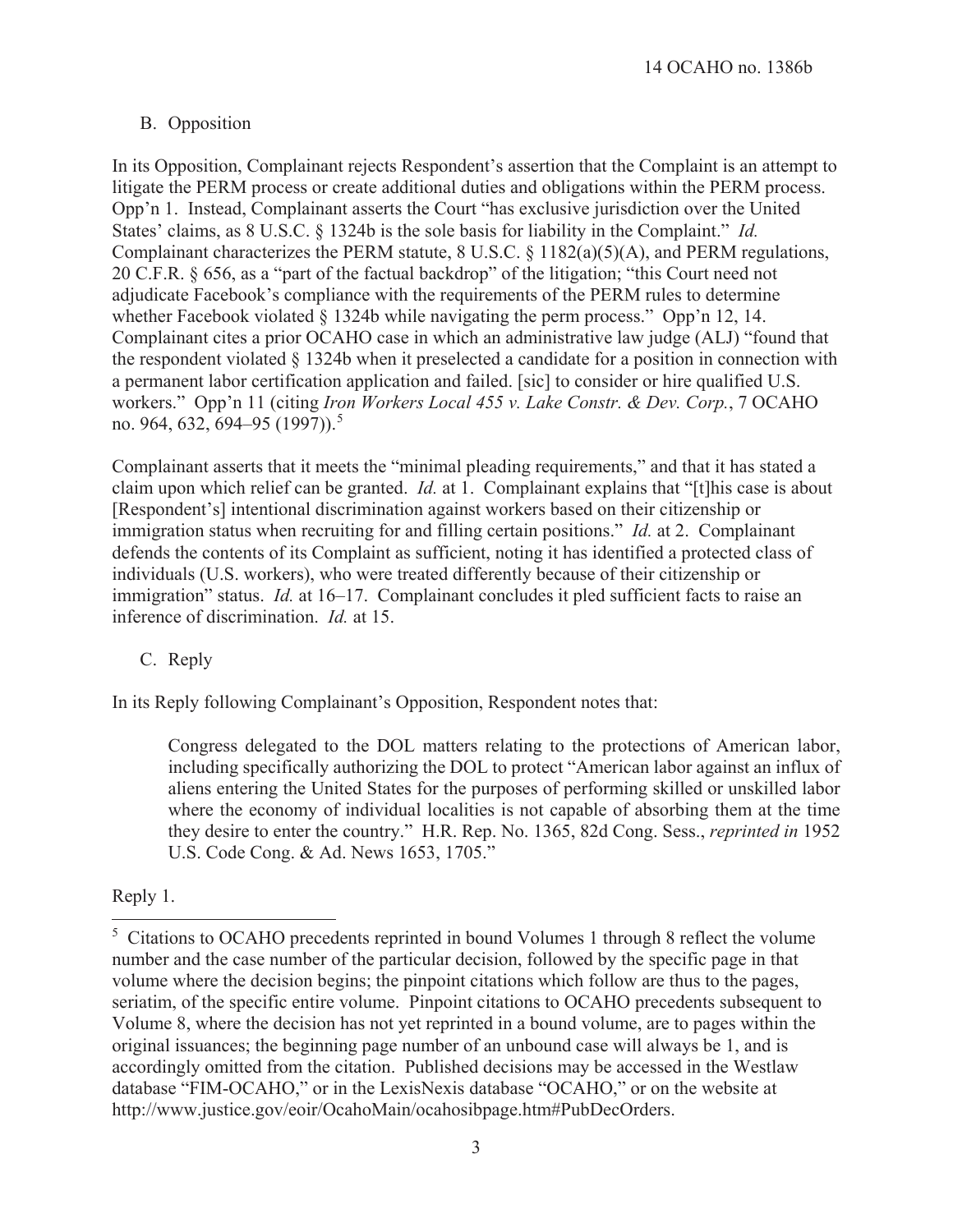Respondent distinguishes *Iron Workers* from the instant case because in *Iron Workers*, the employer hired an undocumented worker and filed a PERM application that was ultimately rejected. Reply 4. Moreover, Respondent argues that the ALJ in *Iron Workers* gave "substantial weight" to the DOL's findings adverse to the employer. Reply 8. Additionally, Respondent cites *Hassanali v. Attorney General*, 599 F. Supp 189, 195–96 (D.D.C. 1984), as an instance in which an agency, the Immigration and Naturalization Service (INS), "overstepped its bounds and purported to act in an area which lies exclusively with the Secretary of Labor." Reply 5.

Respondent also claims that Complainant failed to demonstrate in its filings that one federal agency can "overrule the decision of another agency on a question that Congress expressly delegated to the latter agency." Reply 5. Finally, Respondent argues that, as to its assertion of failure to state a claim upon which relief can be granted, Complainant has not raised an inference of discrimination, noting that the hiring practices are distinguishable from those in the cases upon which Complainant relied. Reply 6. Respondent notes its hiring practices are not "secretive and subjective[;]" rather their hiring and recruiting practices were in conformity with DOL's PERM regulations. Reply p. 6–7.

D. Sur-Reply

In its Sur-Reply following Respondent's Reply, Complainant argues that "[c]ontrary to Facebook's assertions, determining whether [Respondent's] recruitment and hiring pursuant to the PERM process violate § 1324b does not require the Court to review, much less overrule, the [DOL's] approval of Facebook's PERM applications." Sur-Reply 1–2.

Complainant distinguishes the cases Respondent utilized in its Reply pertaining to the INA, noting those cases relate to admissibility and not anti-discrimination. Sur-Reply 3–4. Complainant recognizes the limits of the then-INS with respect to rendering determinations on labor certifications; however, Complainant asserts it "makes no such attempt to invalidate Facebook's approved PERM applications." Sur-Reply 4.

Finally, Complainant contests Respondent's interpretation of *Iron Workers*. Sur-Reply 5. Complainant clarified that the ALJ in *Iron Workers* determined it had "subject-matter jurisdiction over hiring and recruiting discrimination claims that occur in the context of a permanent labor certification process, and DOL's prior decision regarding the validity of the permanent labor certification did not affect that jurisdiction." Sur-Reply 6. In addition, Complainant cites another instance in which an OCAHO ALJ properly exercised jurisdiction within the context of a different labor certification process. *Id.* (citing *United States v. Estopy Farms*, 11 OCAHO no. 1252 (2015)).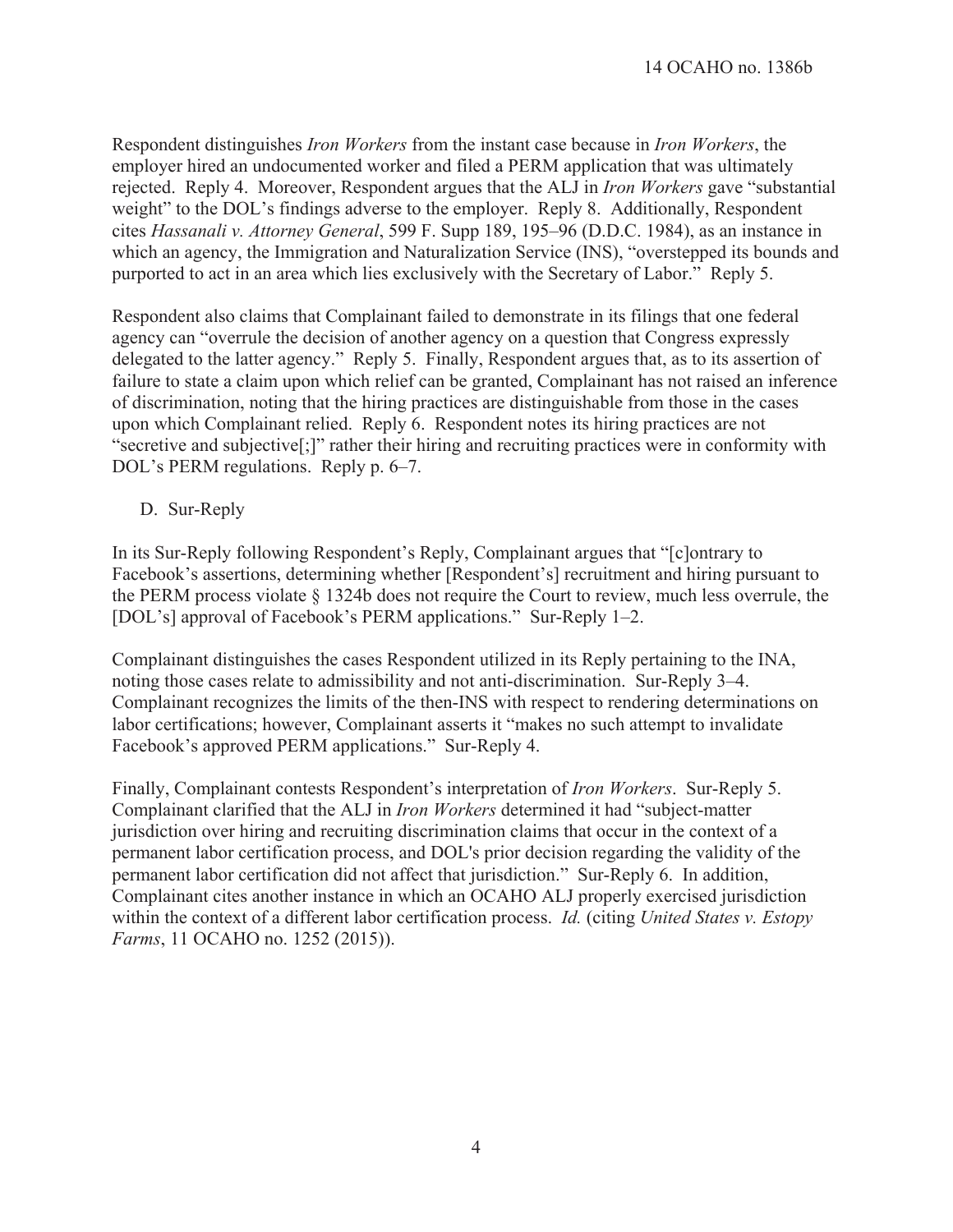#### III. LEGAL STANDARDS

#### A. Subject Matter Jurisdiction

"OCAHO is a forum of limited jurisdiction[,]" and thus can only hear cases within the jurisdiction that Congress had prescribed. *Patel v. USCIS Boston*, 14 OCAHO no. 1353, 3 (2020) (quoting *Wilson v. Harrisburg Sch. Dist.*, 6 OCAHO no. 919, 1167, 1173 (1997)). Subject matter jurisdiction is "the courts' statutory or constitutional *power* to adjudicate the case[.]" *Reed Elsevier, Inc. v. Muchnick*, 559 U.S. 154, 161 (2010) (citing *Steel Co. v. Citizens for Better Env't*, 523 U.S. 83, 89 (1998)).

"The OCAHO Rules of Practice and Procedure, 28 C.F.R. § 68, contain no specific provision authorizing motions to dismiss for lack of subject-matter jurisdiction." *Wong-Opasi v. Sundquist*, 8 OCAHO no. 1054, 830, 833 (2000). Nevertheless, the regulations permit the Court to utilize the Federal Rules of Civil Procedure as a general guideline. *Id.* (citing 28 C.F.R. § 68.1). According to Federal Rule of Civil Procedure 12(h)(3), "if the court determines at any time that it lacks subject matter jurisdiction, the court must dismiss the action."

B. Failure to State a Claim Upon Which Relief Can Be Granted

Pursuant to 28 C.F.R. § 68.10(b), the ALJ "may dismiss the complaint, based on a motion by the respondent or without a motion from the respondent, if the [ALJ] determines that the complaint has failed to state a claim upon which relief can be granted."

The bar for pleadings in this forum is low. *See United States v. Mar-Jac Poultry, Inc.*, 10 OCAHO no. 1148, 8–10 (2012). OCAHO's rules do not "require that a complainant plead a prima facie case to pursue a claim under 8 U.S.C. § 1324b." *Jablonski v. Kelly Legal Servs.*, 12 OCAHO no. 1282, 10 (2016) (citing *Swierkiewicz v. Sorema*, 534 U.S. 506, 508 (2002)). A complainant need only plead "sufficient minimal allegations to satisfy [28 C.F.R.] § 68.7(b)(3) [that] give rise to an inference of discrimination." *Brown v. Pilgrim's Pride Corp.*, 14 OCAHO no. 1379, 5 (2020) (citing *Jablonski v. Robert Half Legal*, 12 OCAHO no. 1272, 6 (2016)).

A complaint "must plead facts that reasonably suggest a nexus between" the decision not to hire the complainant and the complainant's protected status. *Montalvo v. Kering America Inc.*, 14 OCAHO no. 1350, 5 (2020) (citing *Kelly Legal Services*, 12 OCAHO no. 1282 at 9). A complaint wherein a respondent declined to hire the complainant because of his citizenship status (U.S. citizen), "due to its preference for hiring foreign workers who have H-1B visas" was sufficient to survive a motion to dismiss, especially in light of the forum's "liberal pleading standards[.]" *Montalvo*, 14 OCAHO no. 1350 at 5.

When examining a motion to dismiss under this theory, the Court should view the complaint in the light most favorable to the complainant. *Brown*, 14 OCAHO no. 1379 at 2 (citing *Osorno v. Geraldo*, 1 OCAHO no. 275, 1782, 1786 (1990)). "The complainant's allegations of fact are accepted as true and all reasonable inferences derived therefrom are drawn in the complainant's favor." *Thompson v. Sanchez Auto Servs., LLC*, 12 OCAHO no. 1302, 4 (2017) (citing *Udala v. N.Y. State Dep't of Educ.*, 4 OCAHO no. 633, 390, 394 (1994)).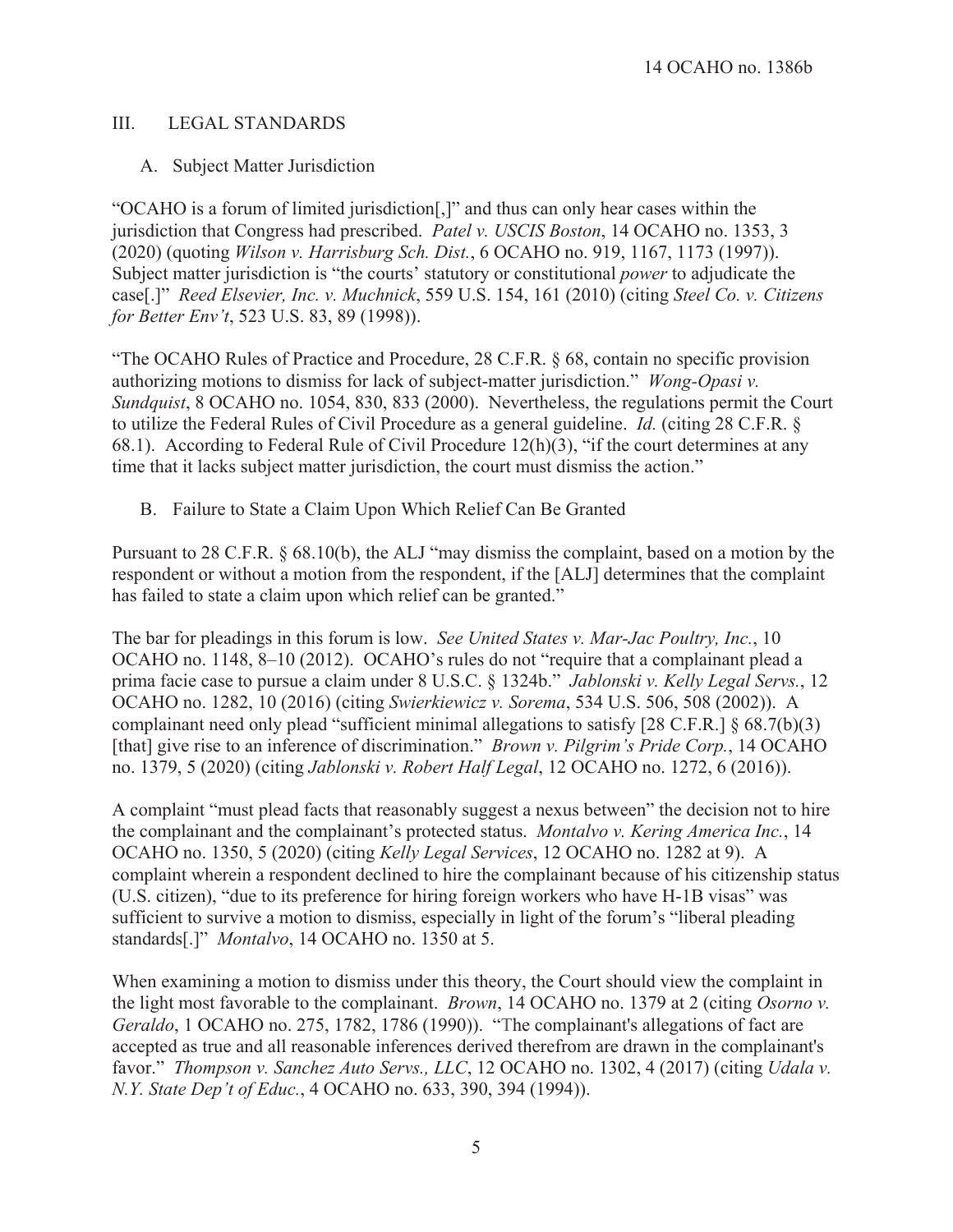## IV. DISCUSSION AND ANALYSIS

## A. The Court Has Subject Matter Jurisdiction Over the Allegations in the Complaint

"[S]ubject-matter jurisdiction, because it involves a court's power to hear a case, can never be forfeited or waived." *Arbaugh v. Y & H Corp.*, 546 U.S. 500, 514 (2006) (citing *United States v. Cotton,* 535 U.S. 625, 630 (2002))*.* Indeed, "courts have an independent obligation to ensure that they do not exceed the scope of their jurisdiction[.]" *Henderson v. Shinseki*, 562 U.S. 428, 434 (2011) (citing *Arbaugh*, 546 U.S. at 514).

OCAHO is a forum of limited jurisdiction, and an analysis of subject matter jurisdiction must necessarily begin with the text and construction of the statute, which sets forth what Congress has directed this Court to adjudicate, and conversely and what is outside the scope of this Court's jurisdictional ambit.<sup>6</sup> *See Ogunrinu v. Law Resources*, 13 OCAHO no. 1332g, 4 (2020) (quoting *Wilson*, 6 OCAHO no. 919 at 1173). In assessing jurisdictional arguments, the Supreme Court has explained that "Congress, of course, need not use magic words in order to speak clearly on [the point of jurisdiction]. 'Context is . . . relevant.'" *Henderson*, 562 U.S. at 435 (quoting *Reed Elsevier, Inc.*, 559 U.S. at 168). Courts can look to the location of information within a statute to divine context and intent. *See Henderson*, 562 U.S. at 439–40.<sup>7</sup>

Section 1324b proscribes "unfair immigration-related employment practices." Congress specified that "[i]t is an unfair immigration-related employment practice for a[n] entity to discriminate against any [protected] individual . . . with respect to the hiring or recruitment of the individual for employment . . . because of such individual's citizenship status." §1324b(a)(1)(B).

After explaining the covered employment actions, Congress immediately provided additional guidance to the Court by way of "exceptions" in the very next subsection. § 1324b(a)(2). First, Congress excluded small businesses with "three or fewer employees."  $§ 1324b(a)(2)(A)$ . Next, Congress excluded a subset of discrimination complaints which could be pursued under section

 $\overline{a}$ 6 *See also* Jonathan T. Molot, *Re-examining Marbury in the Administrative State: A Structural and Institutional Defense of Judicial Power Over Statutory Interpretation*, 96 Nw. U. L. Rev. 1239, 1251–52 (2002)."The legitimacy of judicial power over statutory interpretation has long been thought to flow from [the] assumption that judges would implement Congress' decisions."

 $7$  In concluding that a timeliness requirement within the Veterans' Judicial Review Act (VJRA) was non-jurisdictional, the Supreme Court noted that Congress placed the timeliness requirement in a section entitled "Procedure" and not in a section entitled "Organization and Jurisdiction[.]" *Henderson*, 562 U.S. at 439. Further, the Supreme Court noted language in VJRA that provided guidance on the "scope" of what before the Veterans Court (an Article I tribunal) is jurisdictional. *Id.* 

8 This numerical limit is distinct from the statutory structure of Title VII as analyzed in *Arbaugh* because, in Title VII, the employee "numerosity" requirement appears in a separate definition section. 546 U.S. at 515. The Supreme Court noted that the placement of requirements within a statute is probative of Congressional intent. *Henderson*, 562 U.S. at 440.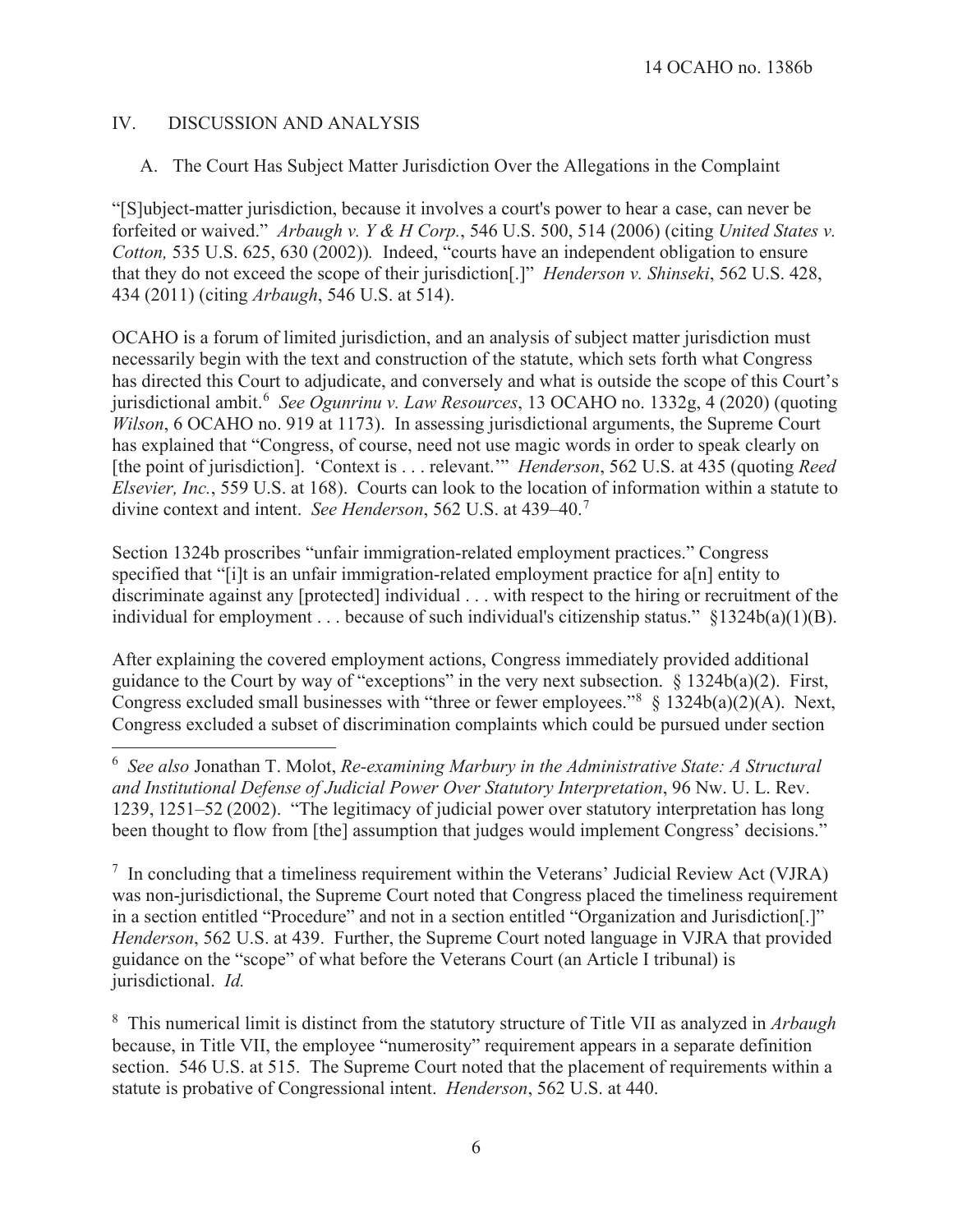703 of the Civil Rights Act of 1964. § 1324b(a)(2)(B). Finally, Congress excluded citizenship discrimination claims when the action at issue is "required in order to comply with law, regulation, or executive order, or required by Federal, State, or local government contract, or which the Attorney General determines to be essential for an employer to do business with an agency or department of the Federal, State, or local government."<sup>9</sup>  $\S 1324b(a)(2)(C)$ .

The exceptions at  $\S 1324b(a)(2)$  are substantive in nature as they provide the contours of the statute's reach. *See Reed Elsevier, Inc*., 559 U.S. at 166 (citations omitted) ("[T]he jurisdictional analysis must focus on the 'legal character of the requirement,' . . . which we discerned by looking to the condition's text, context, and relevant historical treatment.").<sup>10</sup>

The exceptions at  $\S 1324b(a)(2)$  are jurisdictional as they limit the scope of cases properly before an OCAHO ALJ. *See Henderson*, 562 U.S. at 435 (warning against labeling a rule as jurisdictional "unless it governs a court's adjudicatory capacity"). *See generally Arbaugh*, 546 U.S. at 516 ("When Congress does not rank a statutory limitation on coverage as jurisdictional, courts should treat the restriction as nonjurisdictional in character."). <sup>11</sup>

Prior OCAHO ALJs have also considered the exceptions at § 1324b(a)(2) as jurisdictional. *See Hammoudah v Rush-Presbyterian-St. Luke's Med. Ctr.*, 8 OCAHO no. 1015, 254, 258 (1998) (citations omitted); *Parkin-Forrest v. Veterans Admin.*, 3 OCAHO no. 516, 1115, 1118–19

 $\overline{a}$ 

 $10$  The Supreme Court differentiates "claim-processing rules" from jurisdictional conditions. *Henderson*, 562 U.S. at 435; *see also Bowles v. Russell*, 551 U.S. 205, 210 (2011). Claimprocessing requirements, such as timeliness, "are rules that seek to promote the orderly progress of litigation by requiring that the parties take certain procedural steps at certain specified times." *Henderson*, 562 U.S. at 428. "A statutory condition that requires a party to take some action before filing a lawsuit is not automatically 'a *jurisdictional* prerequisite to suit.'" *Reed Elsevier, Inc.*, 559 U.S. at 166 (quoting *Zipes v. Trans World Airlines*, 455 U.S. 385, 393, 395 (1982)). The exceptions listed in  $\S$  1324b(a)(2) are neither claim-processing rules nor conditions precedent.

<sup>11</sup> For example, in *Arbaugh*, the issue presented was whether employee numerosity concerns subject-matter jurisdiction or the merits of the claim. 645 U.S. at 510. The Supreme Court held that employee numerosity, which Congress placed in the definition section of the statute, was not jurisdictional in nature. *Id.* at 516. The Supreme Court also noted the "Americans with Disabilities Act of 1990's employee-numerosity requirement, 42 U.S.C. § 12111(5)(A), resembling Title VII's requirement, is not jurisdictional." *Id* at 510.

<sup>&</sup>lt;sup>9</sup> Notably, Respondent does not raise this exception as an argument for dismissing the Complaint. As Complainant indicates, "Facebook could not escape § 1324b liability by demonstrating that PERM rules permit its conduct because § 1324b excuses discrimination that is required by law, not permitted." Opp'n 22. Exempted from the prohibition of unfair immigration-related discrimination is "discrimination because of citizenship status which is otherwise *required* in order to comply with law, regulation, or executive order[.]" § 1324b(a)(2)(3) (emphasis added). The PERM process is not required by law, rather it is an elective process.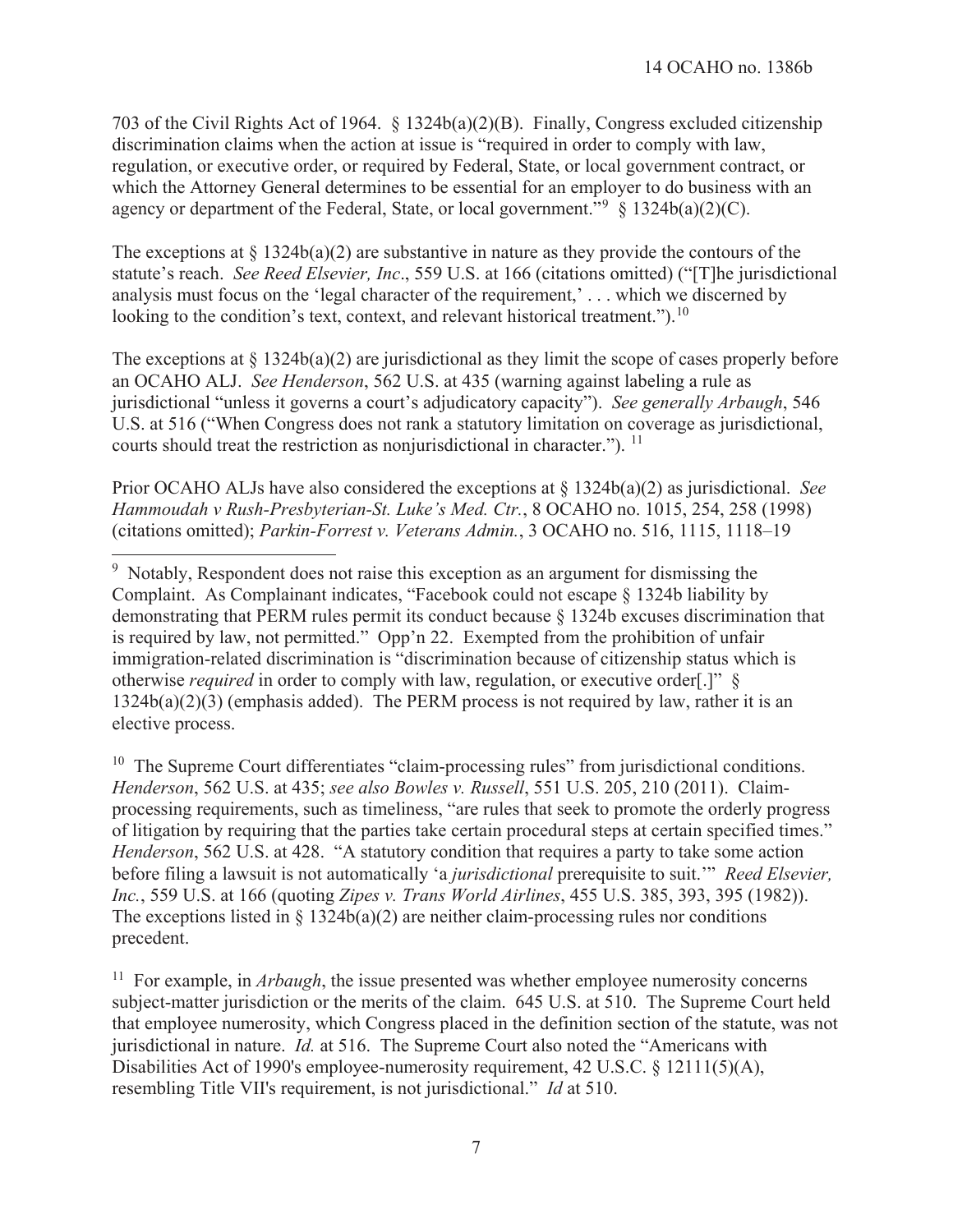(1993) (citations omitted); *United States v. Marcel Watch Corp.*, 1 OCAHO no. 143, 988, 999 (1990); *Mikhailine v. Web SCI Techs., Inc.*, 8 OCAHO no. 1033, 513, 514 (1999) (citations omitted); *Adame v. Dunkin Donuts*, 4 OCAHO no. 691, 904, 906–07 (1994).

Satisfied that this is precisely the location in the statute at which Congress would provide clear instructions to the Court as to what is beyond its jurisdiction, the Court notes that there is no fourth exception involving the Department of Labor or the permanent labor certification process in 8 U.S.C. § 1324b(a)(2).

As Respondent itself notes, "it is clear that Congress includes requirements when 'it considers it appropriate to do so' and that the 'omission of . . . such requirements' is deliberate." Mot. Dismiss 17 (quoting *Conroy v. Aniskoff*, 507 U.S. 511, 516 (1993)); *see Russello v. United States*, 464 U.S. 16, 23 (1983). The Court is not inclined to presume such an exception into existence, as judicially practiced statutory interpretation "should respect legislative supremacy[.]" Brian Slocum, *RICO and the Legislative Supremacy Approach to Federal Criminal Lawmaking*, 31 Loy. U. Chi. L.J. 639, 692 (2000) (citing Edward O. Correia, *A Legislative Conception of Legislative Supremacy*, 42 Case W. Res. L. Rev. 1129, 1132 (1992)); *see* John F. Manning, *Without Pretense of Legislative Intent*, 130 Harv. L. Rev. 2397, 2413, 2425 (2017); *see also* Valerie C. Brannon, Cong. Rsch. Serv., R45153, Statutory Interpretation: Theories, Tools, and Trends 54 (2d ed. 2018) (citing Antonin Scalia & Bryan A. Garner, *Reading Law: The Interpretation of Legal Texts* 93 (2012)) (defining casus omissus as "[a] matter not covered by a statute should be treated as intentionally omitted[.]").

To the extent Respondent has framed the issue at hand as a referendum on its DOL PERM process and whether the PERM process imposes certain obligations on employers, the Court will defer to the Department of Labor.<sup>12</sup> To the extent Complainant seeks to demonstrate that Respondent has engaged in an unfair immigration-related employment practices as proscribed in 8 U.S.C. § 1324b, the Court has and will exercise exclusive subject matter jurisdiction. *Hsieh v. PMC – Sierra, Inc.*, 9 OCAHO no. 1083, 3 (2002).

For the reasons outlined above, the Court has subject matter jurisdiction over the Complaint.

B. The Complaint Meets the Low Pleading Standard in this Forum

 $\overline{a}$ 

As noted above, the Complaint has identified a protected group, "U.S. workers," that allegedly experienced disparate treatment in the recruiting and hiring practices of Respondent based on their citizenship or immigration status. Compl. 2. The Complaint asserts this disparate treatment

<sup>&</sup>lt;sup>12</sup> Respondent is correct in its assertion that adjudicating compliance or lack thereof with a DOL process is outside the scope of this forum. While the PERM process and adherence to DOL regulations may prove relevant in this forum, compliance with DOL regulations does not, in and of itself, eliminate the possibility of an employer acting in a discriminatory manner in violation of § 1324b. *Cf. Smiley v. City of Philadelphia*, 7 OCAHO no. 925, 15, 35 (1997) (noting that obligations imposed by the Internal Revenue Commission are independent of obligations imposed under § 1324b). Conversely, failing to follow DOL regulations does not create a per se presumption of citizenship discrimination.